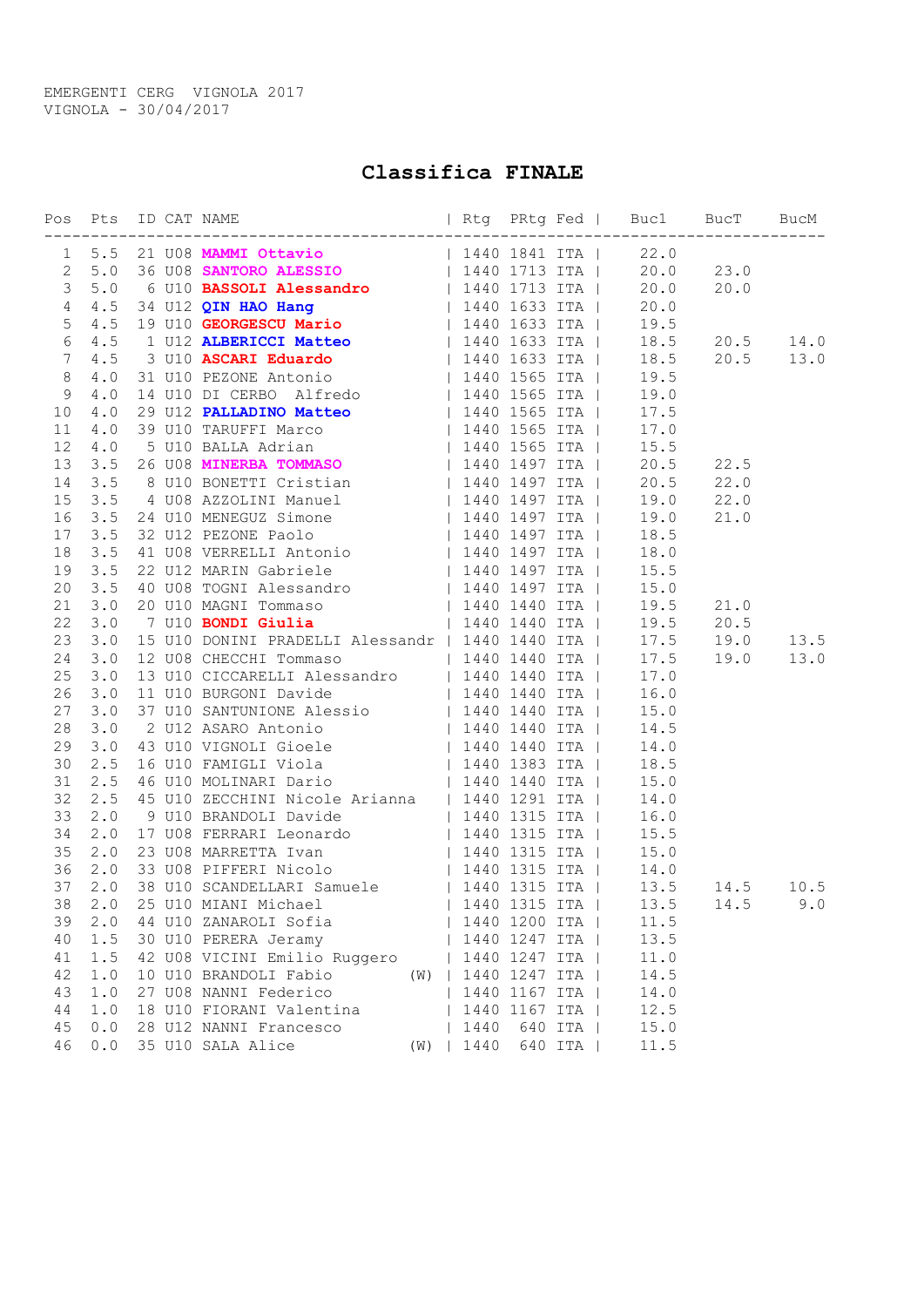## Tabellone al turno 6

|    | ID NAME                                                   | Rtg              | CAT Fed |     | Pts             | 1                             | 2                | 3                | 4               | 5                | 6       |
|----|-----------------------------------------------------------|------------------|---------|-----|-----------------|-------------------------------|------------------|------------------|-----------------|------------------|---------|
|    | 1 ALBERICCI Matteo                                        | 1440 U12 ITA     |         |     | 4.5             | $+W23$                        | $-B20$           | $+W4$            | $+B29$          | $+W26$           | $=$ B19 |
|    | 2 ASARO Antonio                                           | 1440 U12 ITA     |         |     | 3.0             | $-B24$                        | $-B4$            | $+W35$           | $+B25$          | $-W32$           | $+W23$  |
|    | 3 ASCARI Eduardo                                          | 1440 U10 ITA     |         |     | 4.5             | $+W25$                        | $-B21$           | $+W24$           | $=$ B32         | $+W16$           | $+B4$   |
|    | 4 AZZOLINI Manuel                                         | 1440 U08 ITA     |         |     | 3.5             | $=$ B26                       | $+W2$            | $-B1$            | $+W46$          | $+B22$           | $-W3$   |
|    | 5 BALLA Adrian                                            | 1440             | U10     | ITA | $4.0$           | $+W27$                        | $-B22$           | $-W29$           | $+B33$          | $+W15$           | $+B37$  |
|    | 6 BASSOLI Alessandro                                      | 1440 U10 ITA     |         |     | 5.0             | $+B28$                        | $+W24$           | $=W21$           | $=$ B26         | $+W41$           | $+B31$  |
|    | 7 BONDI Giulia                                            | 1440 U10 ITA     |         |     | 3.0             | $+W29$                        | $-B31$           | $+W27$           | $-B21$          | $+W17$           | $-B39$  |
|    | 8 BONETTI Cristian                                        | 1440 U10 ITA     |         |     | 3.5             | $+B30$                        | $+W32$           | $+B22$           | $=W34$          | $-W36$           | $-B14$  |
|    | 9 BRANDOLI Davide                                         | 1440 U10 ITA     |         |     | 2.0             | $-W31$                        | $-B29$           | $+B42$           | $+W27$          | $-B20$           | $-W22$  |
|    | 10 BRANDOLI Fabio                                         | (W) 1440 U10 ITA |         |     | 1.0             | $-B32$                        | $-W26$           | $+B30$           | $-W37$          | $-\,-$           | $--$    |
|    | 11 BURGONI Davide                                         | 1440 U10 ITA     |         |     | 3.0             | $+W33$                        | $-B34$           | $-W32$           | $+B38$          | $-W24$           | $+B16$  |
|    | 12 CHECCHI Tommaso                                        | 1440 U08 ITA     |         |     | 3.0             | $-B34$                        | $+W30$           | $+B37$           | $-W19$          | $-B40$           | $+W38$  |
|    | 13 CICCARELLI Alessandr 1440 U10 ITA                      |                  |         |     | 3.0             | $+W35$                        | $-B36$           | $+W38$           | $-B39$          | $-W29$           | $+B17$  |
|    | 14 DI CERBO<br>Alfredo                                    | 1440 U10 ITA     |         |     | 4.0             | $-B36$                        | $+W33$           | $+B40$           | $+W20$          | $-B31$           | $+W8$   |
|    | 15 DONINI PRADELLI Ales 1440 U10 ITA                      |                  |         |     | 3.0             | $+W37$                        | $-B39$           | $-W41$           | $+B43$          | $-B5$            | $+W44$  |
|    | 16 FAMIGLI Viola                                          | 1440 U10 ITA     |         |     | 2.5             | $+B38$                        | $+W40$           | $-B31$           | $=W22$          | $-B3$            | $-W11$  |
|    | 17 FERRARI Leonardo                                       | 1440 U08 ITA     |         |     | 2.0             | $-W39$                        | $+B35$           | $+W45$           | $-B41$          | $-B7$            | $-W13$  |
|    | 18 FIORANI Valentina                                      | 1440 U10 ITA     |         |     | 1.0             | $-B40$                        | $-W37$           | $-B33$           | $+W42$          | $-B38$           | $-W25$  |
|    | 19 GEORGESCU Mario                                        | 1440 U10 ITA     |         |     | 4.5             | $+W41$                        | $+B45$           | $-W34$           | $+B12$          | $+W39$           | $=W1$   |
|    | 20 MAGNI Tommaso                                          | 1440 U10 ITA     |         |     | 3.0             | $+B42$                        | $+W1$            | $-W36$           | $-B14$          | $+W9$            | $-B29$  |
|    | 21 MAMMI Ottavio                                          | 1440 U08 ITA     |         |     | 5.5             | $+W43$                        | $+W3$            | $-B6$            | $+W7$           | $+B34$           | $+W36$  |
|    | 22 MARIN Gabriele                                         | 1440 U12 ITA     |         |     | 3.5             | $+B44$                        | $+W5$            | $-W8$            | $=$ B16         | $-W4$            | $+B9$   |
|    | 23 MARRETTA Ivan                                          | 1440 U08 ITA     |         |     | 2.0             | $-B1$                         | $-W38$           | $+B44$           | $-W40$          | $+W33$           | $-B2$   |
|    | 24 MENEGUZ Simone                                         | 1440 U10 ITA     |         |     | 3.5             | $+W2$                         | $-B6$            | $-B3$            | $+W45$          | $+B11$           | $=W40$  |
|    | 25 MIANI Michael                                          | 1440 U10 ITA     |         |     | 2.0             | $-B3$                         | $=W42$           | $=$ B46          | $-W2$           | $-W44$           | $+B18$  |
|    | 26 MINERBA TOMMASO                                        | 1440 U08 ITA     |         |     | 3.5             | $=W4$                         | $+B10$           | $+W39$           | $-W6$           | $-B1$            | $=$ B41 |
| 27 | NANNI Federico                                            | 1440 U08 ITA     |         |     | 1.0             | $-B5$                         | $+W44$           | $-B7$            | $-B9$           | $-W43$           | $-W45$  |
|    | 28 NANNI Francesco                                        | 1440 U12 ITA     |         |     | $0.0$           | $-W6$                         | $-B41$           | $-W43$           | $-B30$          | $-B42$           | $-W33$  |
|    | 29 PALLADINO Matteo                                       | 1440 U12 ITA     |         |     | 4.0             | $-B7$                         | $+W9$            | $+B5$            | $-W1$           | $+B13$           | $+W20$  |
|    | 30 PERERA Jeramy                                          | 1440 U10 ITA     |         |     | 1.5             | $-W8$                         | $-B12$           | $-W10$           | $+W28$          | $=$ B45          | $-B43$  |
|    | 31 PEZONE Antonio                                         | 1440 U10 ITA     |         |     | $4.0$           | $+B9$                         | $+W7$            | $+W16$           | $-B36$          | $+W14$           | $-W6$   |
|    | 32 PEZONE Paolo                                           | 1440 U12 ITA     |         |     | 3.5             | $+W10$                        | $-B8$            | $+B11$           | $=$ M $=$       | $+B2$            | $-W34$  |
|    | 33 PIFFERI Nicolo                                         | 1440 U08 ITA     |         |     | 2.0             | $-B11$                        | $-B14$           | $+W18$           | $-W5$           | $-B23$           | $+B28$  |
|    | 34 QIN HAO Hang                                           | 1440 U12 ITA     |         |     | 4.5             | $+W12$                        | $+W11$           | $+B19$           | $=$ B8          | $-W21$           | $+B32$  |
| 35 | SALA Alice                                                | (W) 1440 U10 ITA |         |     | 0.0             | $-B13$                        | $-W17$           | $-B2$            | $-\,-$          | $-\,-$           | $-$     |
|    | 36 SANTORO ALESSIO                                        | 1440 U08 ITA     |         |     | $5.0$           | $+W14$                        | $+W13$           | $+B20$           | $+W31$          | $+B8$            | $-B21$  |
| 37 | SANTUNIONE Alessio                                        | 1440 U10 ITA     |         |     | 3.0             | $-B15$                        | $+B18$           | $-W12$           | $+B10$          | $+W46$           | $-W5$   |
|    | 38 SCANDELLARI Samuele 1440 U10 ITA                       |                  |         |     |                 | $2.0$   $-W16$ +B23 -B13 -W11 |                  |                  |                 | $+W18$           | $-B12$  |
|    | 39 TARUFFI Marco                                          | 1440 U10 ITA     |         |     |                 | $4.0 + B17$                   | $+W15$           | $-B26$           | $+W13$          | $-B19$           | $+W7$   |
|    | 40 TOGNI Alessandro                                       | 1440 U08 ITA     |         |     | $3.5$           | $+W18$                        | $-B16$           | $-W14$           | $+B23$          | $+W12$           | $=$ B24 |
|    | 41 VERRELLI Antonio                                       | 1440 U08 ITA     |         |     | $3.5$           | $-B19$                        | $+W28$           | $+B15$           | $+W17$          | -B6              | $=W26$  |
|    | 42 VICINI Emilio Rugger 1440 U08 ITA                      |                  |         |     | $1.5$           | $-W20$                        | $=$ B25          | -W9              | $-B18$          | $+W28$           | $-B46$  |
|    | 43 VIGNOLI Gioele                                         | 1440 U10 ITA     |         |     | 3.0             | $-B21$                        | $-W46$           | $+B28$           | $-W15$          | $+B27$           | $+W30$  |
|    | 44 ZANAROLI Sofia                                         | 1440 U10 ITA     |         |     | $2\centerdot 0$ | $-W22$                        | $-B27$           | $-W23$           | $+$ BYE         | $+B25$           | $-B15$  |
|    | 45 ZECCHINI Nicole Aria 1440 U10 ITA<br>46 MOLINARI Dario | 1440 U10 ITA     |         |     | 2.5<br>2.5      | $+$ BYE<br>$--$               | $-W19$<br>$+B43$ | $-B17$<br>$=W25$ | $-B24$<br>$-B4$ | $=W30$<br>$-B37$ | $+B27$  |
|    |                                                           |                  |         |     |                 |                               |                  |                  |                 |                  | $+W42$  |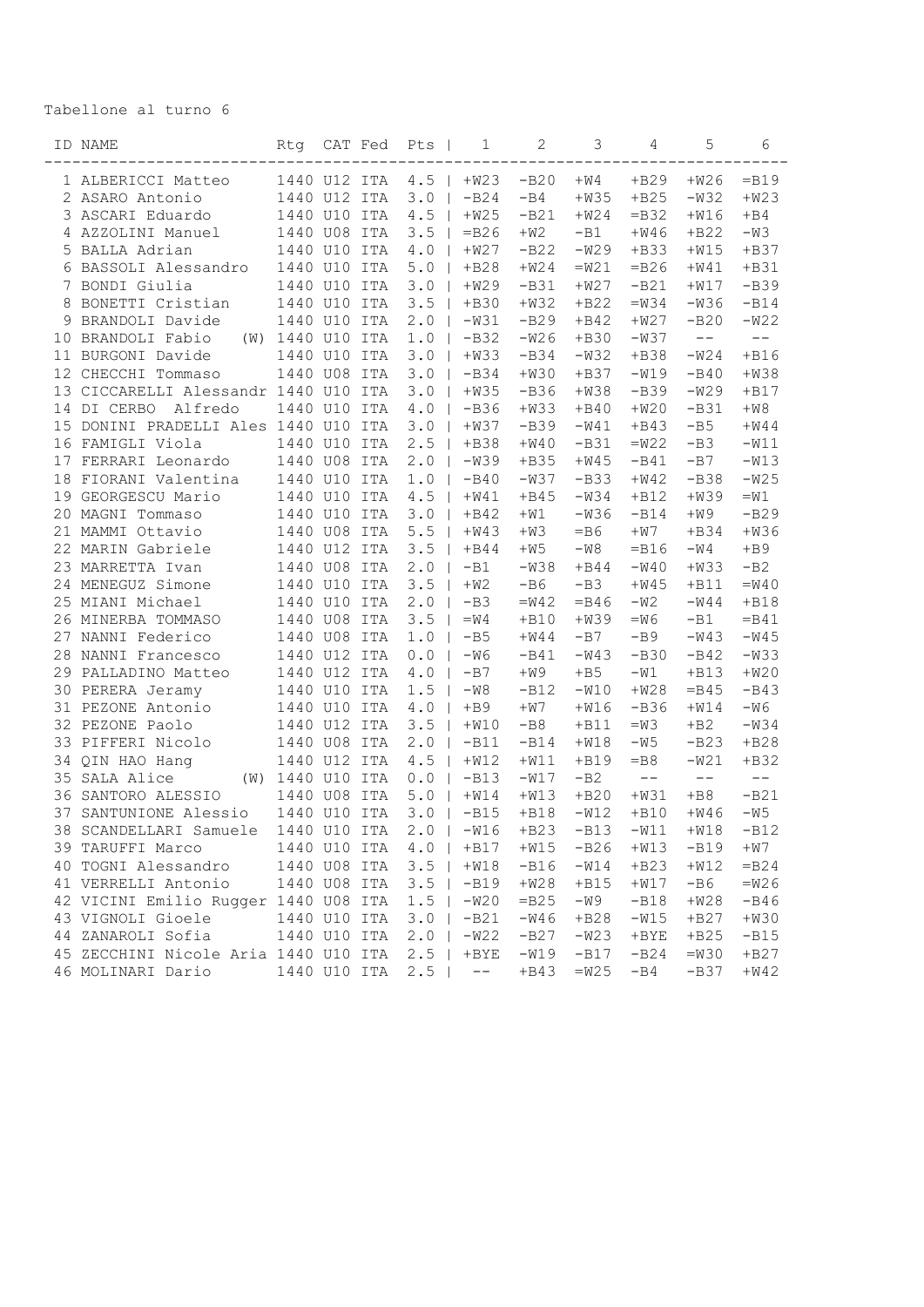## Classifica FINALE

|                        |                          |                     |  |      | BucT                                                                                                                                                                                                                                                                                                                                                                                                                                                                                                                                                                                                                                                                                                                                                                                                                                                                                              |
|------------------------|--------------------------|---------------------|--|------|---------------------------------------------------------------------------------------------------------------------------------------------------------------------------------------------------------------------------------------------------------------------------------------------------------------------------------------------------------------------------------------------------------------------------------------------------------------------------------------------------------------------------------------------------------------------------------------------------------------------------------------------------------------------------------------------------------------------------------------------------------------------------------------------------------------------------------------------------------------------------------------------------|
|                        |                          |                     |  |      |                                                                                                                                                                                                                                                                                                                                                                                                                                                                                                                                                                                                                                                                                                                                                                                                                                                                                                   |
| $\mathbf{2}$           |                          |                     |  |      |                                                                                                                                                                                                                                                                                                                                                                                                                                                                                                                                                                                                                                                                                                                                                                                                                                                                                                   |
|                        |                          |                     |  |      |                                                                                                                                                                                                                                                                                                                                                                                                                                                                                                                                                                                                                                                                                                                                                                                                                                                                                                   |
|                        |                          |                     |  | 18.0 |                                                                                                                                                                                                                                                                                                                                                                                                                                                                                                                                                                                                                                                                                                                                                                                                                                                                                                   |
|                        |                          |                     |  |      |                                                                                                                                                                                                                                                                                                                                                                                                                                                                                                                                                                                                                                                                                                                                                                                                                                                                                                   |
|                        |                          |                     |  |      |                                                                                                                                                                                                                                                                                                                                                                                                                                                                                                                                                                                                                                                                                                                                                                                                                                                                                                   |
| $7\overline{ }$<br>3.0 |                          |                     |  |      |                                                                                                                                                                                                                                                                                                                                                                                                                                                                                                                                                                                                                                                                                                                                                                                                                                                                                                   |
|                        |                          |                     |  |      |                                                                                                                                                                                                                                                                                                                                                                                                                                                                                                                                                                                                                                                                                                                                                                                                                                                                                                   |
|                        |                          |                     |  |      |                                                                                                                                                                                                                                                                                                                                                                                                                                                                                                                                                                                                                                                                                                                                                                                                                                                                                                   |
|                        |                          |                     |  |      |                                                                                                                                                                                                                                                                                                                                                                                                                                                                                                                                                                                                                                                                                                                                                                                                                                                                                                   |
| 3.0                    |                          |                     |  |      |                                                                                                                                                                                                                                                                                                                                                                                                                                                                                                                                                                                                                                                                                                                                                                                                                                                                                                   |
| 3.0                    |                          |                     |  |      |                                                                                                                                                                                                                                                                                                                                                                                                                                                                                                                                                                                                                                                                                                                                                                                                                                                                                                   |
|                        |                          |                     |  |      |                                                                                                                                                                                                                                                                                                                                                                                                                                                                                                                                                                                                                                                                                                                                                                                                                                                                                                   |
| 2.0                    |                          |                     |  |      |                                                                                                                                                                                                                                                                                                                                                                                                                                                                                                                                                                                                                                                                                                                                                                                                                                                                                                   |
|                        |                          |                     |  |      |                                                                                                                                                                                                                                                                                                                                                                                                                                                                                                                                                                                                                                                                                                                                                                                                                                                                                                   |
|                        |                          |                     |  |      |                                                                                                                                                                                                                                                                                                                                                                                                                                                                                                                                                                                                                                                                                                                                                                                                                                                                                                   |
| 1.5                    |                          |                     |  |      |                                                                                                                                                                                                                                                                                                                                                                                                                                                                                                                                                                                                                                                                                                                                                                                                                                                                                                   |
|                        | 4.0<br>3.5<br>3.0<br>2.5 | Pos Pts ID CAT NAME |  |      | Rtg PRtg Fed   Buc1<br>6.0 16 U12 MAMMI Samuele   1317 2183 ITA   17.0<br>4.5 5 U12 MAZILU David (1440 1608 ITA   13.0)<br>17 U12 LUGLI Daniele (1284 1510 ITA   19.0<br>4.0 9 U14 ANGELI Alessandro   1398 1491 MO  <br>4.0 7 U14 SANTORO Simone   1413 1530 ITA   14.5<br>15 U12 MARCHI Olmo (2008) 2362 1477 ITA (2008)<br>13 U10 MARCHI DIEGO   1386 1372 ITA   21.0<br>3.0 6 U14 SFERA Anastasia (1428 1358 ITA   20.5)<br>3.0 8 U12 AZZOLINI Filippo (1410 1402 ITA (18.5)<br>12 U14 ROSSI Alessandro (1389 1399 ITA   17.0)<br>11 U12 MOTTARAN Michael (1389 1406 ITA   14.5<br>10 U10 MOCANU Riccardo (1392 1336 ITA (14.0)<br>1 U12 FORMISANO Elena (1455 1266 ITA) 15.5<br>4 U10 HODO Jonian (1440 1166 ITA) 17.0<br>2.0 2 U12 GALLI Maria Vittoria   1455 1157 ITA   16.5<br>2.0 3 U14 BEN JAZIA Montasar 1440 1161 ITA 1 11.5<br>14 U10 GALLI GIULIA GABRIELLA   1383 1061 ITA   14.5 |

Tabellone al turno 6

|    | ID NAME                 | Rta          | T       | Fed | 1<br>Pts       | 2       | 3       | 4       | 5       | 6       |
|----|-------------------------|--------------|---------|-----|----------------|---------|---------|---------|---------|---------|
|    | 1 FORMISANO Elena       | 1455 U12 ITA |         |     | 2.5<br>$-W10$  | $-W5$   | $+B3$   | $=$ B11 | $-W7$   | $+$ BYE |
|    | GALLI Maria Vittoria    | 1455         | U12 ITA |     | 2.0<br>$+$ BYE | $=$ B15 | $-W8$   | $-W5$   | $-B11$  | $=W14$  |
| 3. | BEN JAZIA Montasar      | 1440         | U14     | ITA | 2.0<br>$-W11$  | $-B13$  | $-W1$   | $+$ BYE | $+B14$  | $-W10$  |
|    | HODO Jonian             | 1440         | U10     | ITA | 2.0<br>$-B12$  | $-W9$   | $+$ BYE | $+B10$  | $-W5$   | $-B8$   |
|    | 5 MAZILU David          | 1440         | U12     | ITA | 4.5<br>$=W13$  | $+B1$   | $-W15$  | $+B2$   | $+B4$   | $+W12$  |
| 6  | SFERA Anastasia         | 1428         | U14     | ITA | 3.0<br>$+B14$  | $+W12$  | $-B16$  | $+B15$  | $-W17$  | $-B7$   |
|    | SANTORO Simone          | 1413         | U14     | ITA | 4.0<br>$-W15$  | $-B8$   | $+W11$  | $+B14$  | $+B1$   | $+W6$   |
| 8  | AZZOLINI Filippo        | 1410         | U12     | ITA | 3.0<br>$-B16$  | $+W7$   | $+B2$   | -W9     | $-B12$  | $+W4$   |
| 9  | ANGELI Alessandro       | 1398         | U14     | MO  | 4.0<br>$-W17$  | $+B4$   | $+W14$  | $+BB$   | $-B16$  | $+W15$  |
| 10 | Riccardo<br>MOCANU      | 1392         | U10     | ITA | 3.0<br>$+B1$   | $-W16$  | $-B12$  | $-W4$   | $+$ BYE | $+B3$   |
|    | MOTTARAN Michael        | 1389         | U12     | ITA | 3.0<br>$+B3$   | $-W17$  | $-B7$   | $=W1$   | $+W2$   | $=$ B13 |
| 12 | ROSSI Alessandro        | 1389         | U14     | ITA | 3.0<br>$+W4$   | $-B6$   | $+W10$  | $-B17$  | $+W8$   | $-B5$   |
| 13 | MARCHI DIEGO            | 1386         | U10     | ITA | 3.0<br>$=$ B5  | $+W3$   | $+B17$  | $-W16$  | $-B15$  | $=W11$  |
|    | GIULIA GABRIEL<br>GALLI | 1383         | U10     | ITA | 1.5<br>$-W6$   | $+$ BYE | $-B9$   | $-W7$   | $-W3$   | $=$ B2  |
| 15 | MARCHI Olmo             | 1362         | U12     | ITA | 3.5<br>$+B7$   | $=W2$   | $+B5$   | -W6     | $+W13$  | $-B9$   |
| 16 | MAMMI<br>Samuele        | 1317         | U12     | ITA | 6.0<br>$+W8$   | $+B10$  | $+W6$   | $+B13$  | $+W9$   | $+B17$  |
|    | LUGLI Daniele           | 1284         | U12     | ITA | 4.0<br>$+B9$   | $+B11$  | $-W13$  | $+W12$  | $+ B6$  | $-W16$  |